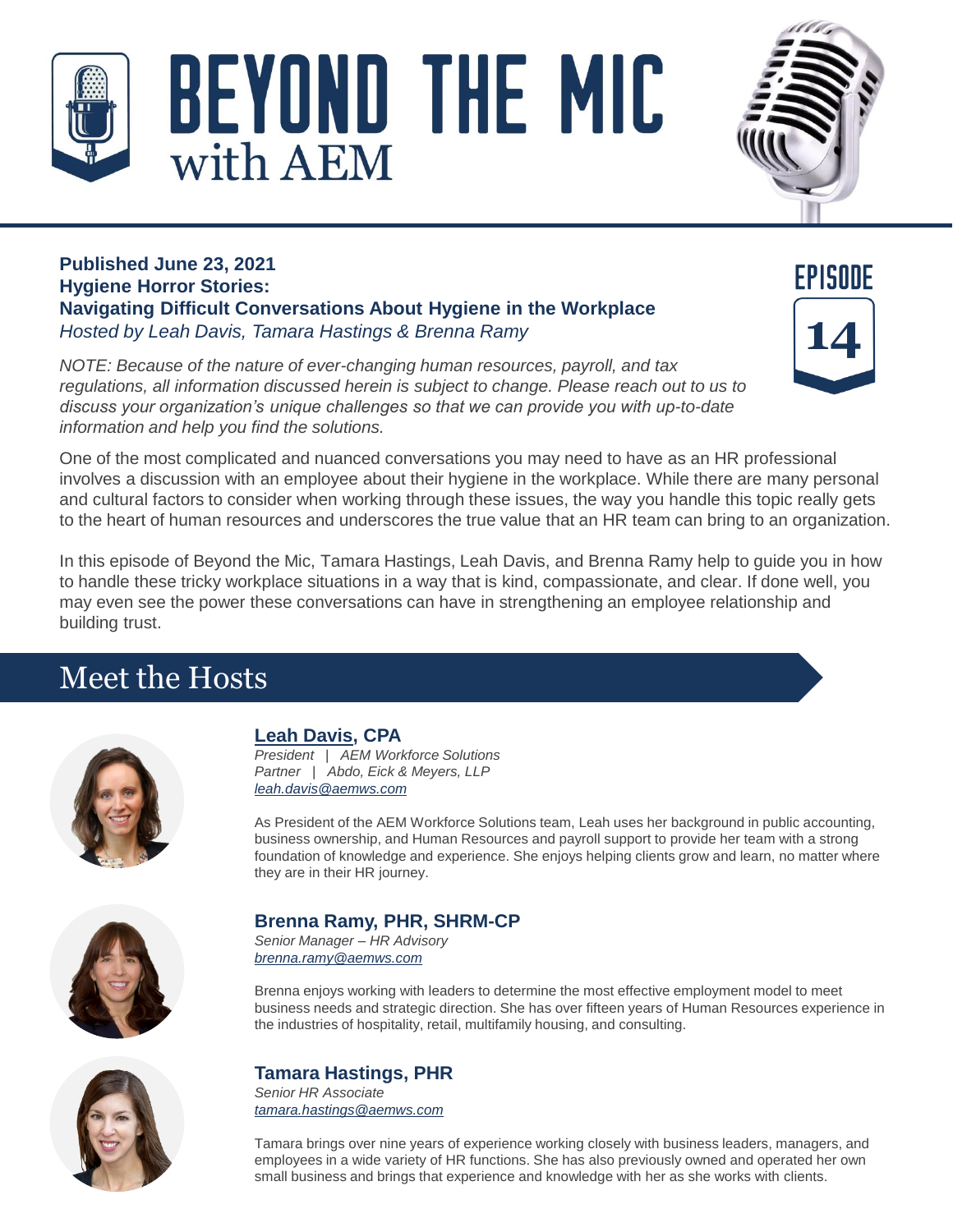**Tamara Hastings:** Welcome! We're back with Beyond the Mic. Today, I'm talking with Leah Davis, President of the Workforce Solutions team and Brenna Ramy, a Senior Manager on the Workforce Solutions team, and I'm Tamara Hastings, a Senior Associate on the team. We are really excited about this podcast because today we're talking about hygiene more specifically, we're going to discuss how to navigate really tough conversations about hygiene in the workplace. And we promised you some hygiene horror stories today so we'll talk through some of those. However, we're going to spend most of our time talking about how to handle these tricky situations in a way that's kind, compassionate, and still clear. Much of my personal passion and human resources comes from being able to navigate difficult conversations with compassion in a way that actually strengthens a relationship when possible. So although it may initially seem like a silly light topic, it's one that's really at the heart of HR and underscores the value that we can bring to organizations.

> Leah and Brenna I'm so glad to have you both here talking with me today about this tricky topic. We're all about keeping this podcast honest and humble, and so it's easy when we talk about hygiene to assume that body odor is just always someone else's problem or something that only happens to other people, but really we're all susceptible to bad days. So maybe we spilled something on ourselves on the way to work and it didn't smell great, maybe we used a new product that isn't working quite as anticipated, or maybe we started a new really well-intentioned exercise program of running or biking to the office. We can be really careful and still potentially be the offender at some point in our lives.

**Brenna Ramy:** We've all been there. Nobody told me, but I'm sure it probably happened.

**Tamara Hastings:** We may have just skated by luckily without somebody saying something. I know that you both navigated many difficult situations throughout your time in HR. Have you been in a situation where you've had to have this conversation with someone about hygiene?

**Brenna Ramy:** Yeah, I have and I think we were even talking as we prep for today, more stories than we could cover in our 20 minutes that we want to use today. So I think one of the things I always say when people ask me for hygiene horror stories is I'm always clarifying, and you really alluded to this in the introduction that there's a difference between a hygiene issue and people being people. Like an average person just might smell one day. They jogged before work, or maybe they got distracted and a little over sprayed on the perfume or I haven't been wearing perfume in this COVID world because I've been at home a lot. So honestly I'm like, wait, how much perfume do I wear? So I'm always trying to clarify, like what's an actual hygiene issue and what's just, you work around people. People are not perfect. I definitely have had a couple of scenarios over the course of my career that I would consider genuine hygiene issues, and a lot of them are complicated in a nuance, but one that I think is an interesting thing to talk about, particularly as we talk about diversifying the workforce and really understanding the nuances between different cultures and what that means to each individual person.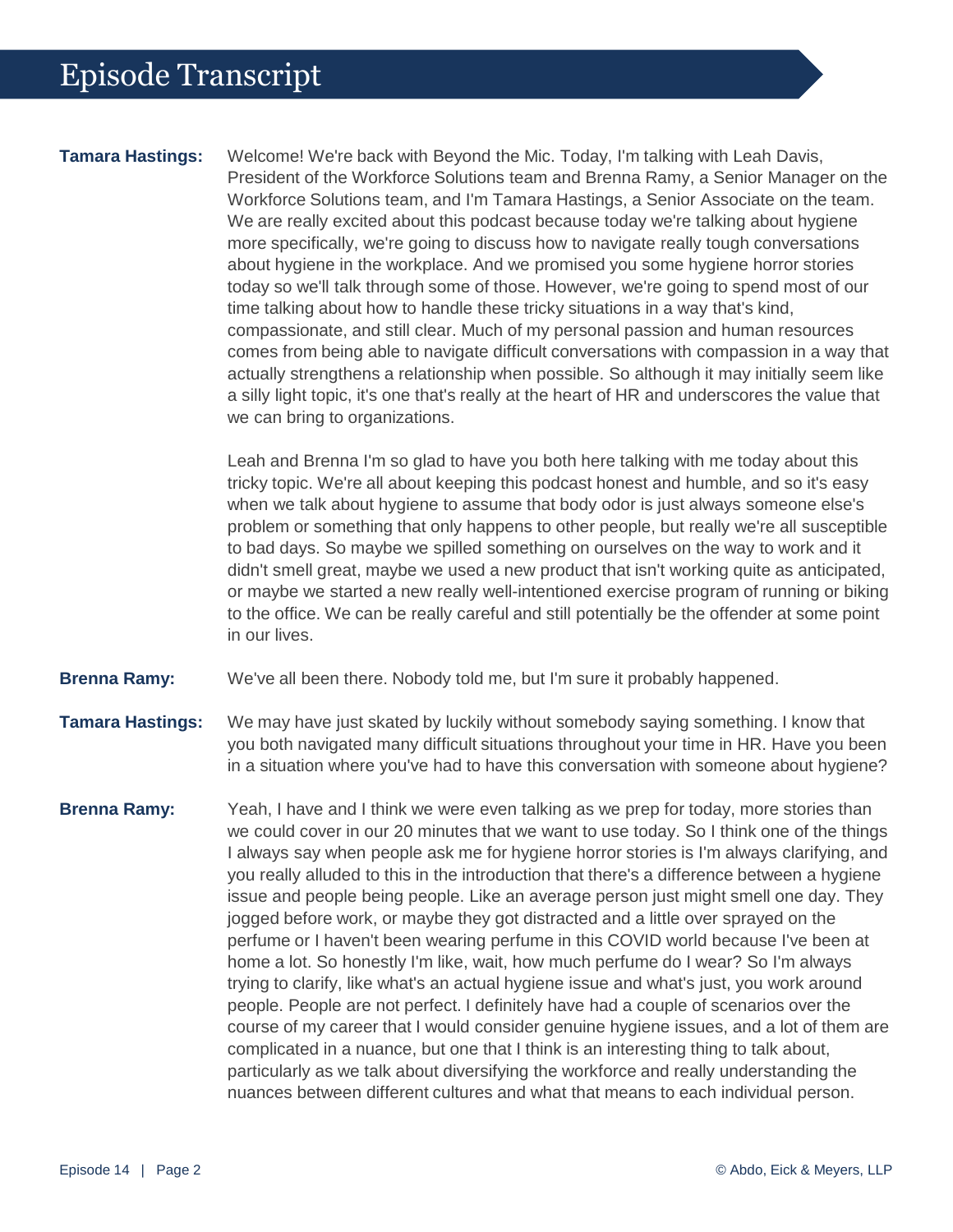**Brenna Ramy**(Cont): Something that we've seen happen a lot, and I've personally had this experience multiple times in working in different industries where you have different people groups coming from different ethnic and cultural backgrounds. So specifically there are many different cultural practices that seem normal to maybe one group and seem different to another group. An example of this is when I worked in the hospitality industry we had some different cultural practices that their grooming, instead of perfume, instead of deodorant use a lot of different oils. So a lot of oils to particularly clean feet. So in a lot of different cultural practices, they're doing different prayer activities during the day and they might end those pre-activities with certain oils on their feet, they use oils on their hands, their bodies as a cleansing practice.

> And I think in my experience, and Leah and Tamara, I think we've all experienced this, that you might have somebody who's never been outside of the United States, or hasn't had a lot of interaction with cultural groups outside of what they were raised with that find that really different. And I think as a director of HR, for example, in hospitality, somebody might come and say, well, I walked into the locker room and it smelled so strongly, and the complaint was really actually not a hygiene complaint. It was just, I don't understand this, I don't like it, it's different. And having those conversations and working through it. So what is considered an actual complaint that somebody is doing something that's, I'm going to use the word wrong. I don't like that word, but there is an issue that needs to be solved versus what is something that's an educational issue. I understand you've never seen this practice before that doesn't make it a practice that shouldn't be happening. It's just something that's new to you, right? So you might use perfume and this person might use oils on their feet. Your perfume is not wrong. Those oils on the feet are not wrong. This is just something that we're working through. But I also think working through, where is that line?

> And I know as we get further into this, we're going to talk about how you identify the line. So it's gray and it moves and it's a nuance, but those are some of the areas that hygiene isn't always just a hygiene issue. Sometimes it's a really complicated and really sensitive cultural issue and cultural practices and sometimes it might be education and teaching.

**Leah Davis:** And I think one of the things we have to kind of understand when you are working with employees is that when we talk about hygiene, a lot of times we're balancing the needs and wants of different employee groups, and you have to sort of negotiate your way through some of that. Like what one person thinks is reasonable may seem offensive to another person. And so it's really trying to figure out where can we find some middle ground and move forward? It's typically not one person is wrong and another person is right. Luckily it gets to be more nuanced than that.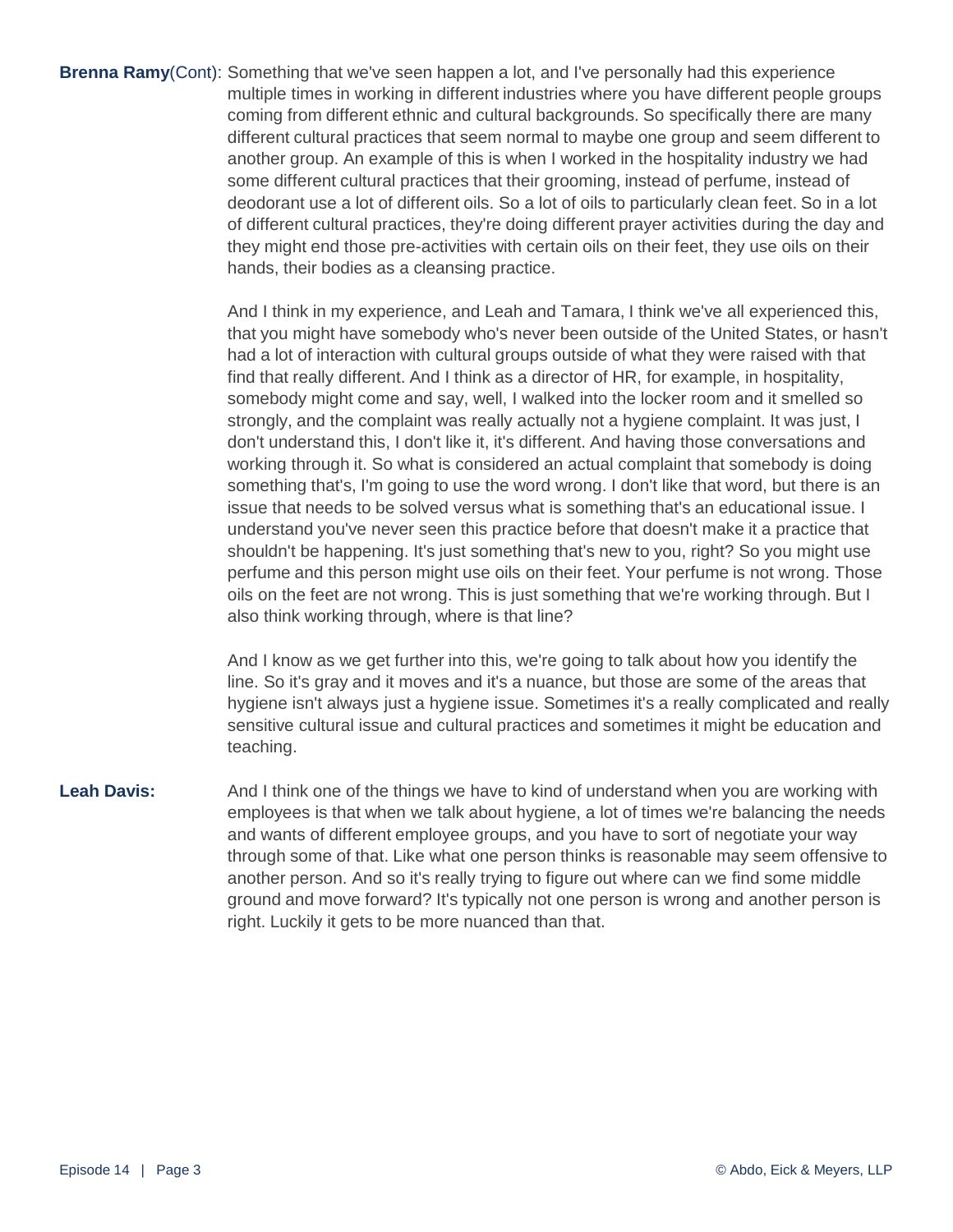**Leah Davis** (Cont): Brenna, you kind of touched on that sort of hygiene from a cultural perspective and I actually had a specific situation that was a little complicated because it tended to appear to be sort of a medical issue. We had an employer that we were working with and it was in a manufacturing, agricultural setting. So they actually put on uniforms that they wore while they were working, and those uniforms then would get dirty throughout the day. So they were laundered at the manufacturing site. Well, we received a complaint that one of our employees, a male employee, in his fifties, early sixties, employees had called in and said, so here's the thing we think he actually has an incontinence issue. He seems to be like wetting himself in his uniform every day, multiple times throughout the day. He's not acknowledging that it's happening and even more, the impression was that to try to sort of prove that that's not what was happening. He was not laundering his uniform regularly, and the smell was creating a situation where people couldn't eat lunch in the break room with him. It was just completely overwhelming to be in the same room with him because of the smell of urine basically.

> So that was a situation where you have go in very delicately, this person's trying to not have others notice that this is going on. They're probably embarrassed. They're sensitive about it. There's a very good chance it's due to some medical condition and underlying medical condition that they either aren't aware of. But on the flip side, that is really a hygiene and cleanliness and what can employees reasonably expect in terms of their break room environment. So we did have to work through some of that.

**Brenna Ramy:** Those are really hard conversations to have on both sides. And like you said, Leah, it's so true that there's very rarely, even if there is something that's happening, that's affecting everybody, and you need to address it. It doesn't make it a right or wrong situation. Like I think it's easy for inexperienced managers or new managers to feel like, well they're looking for right and wrong and solution. And they want, what's the fix to this. And that's like saying, I'm going to fix a person and make them perfect. It's just coming to the table and saying, what's something that we can do to move the ball forward, to help this work for everybody and maintain those relationships.

> And I know we're going to talk about that a little bit more Tamara, but like you said, it's about really relationships because it's people. Hygiene is a very personal, very emotional topic for people. Either very strongly in reaction to it, or they feel embarrassed, or they don't want people to know so it's a really important thing.

**Tamara Hastings:** Absolutely. And I think we'll see the theme throughout this is that initially we kind of make light of these hygiene stories, but when it comes down to it, there's often something else going on underneath. And that's what we, as HR professionals, really need to get to the heart of to figure out how do we work with this person, how do we help them maintain their dignity as we're going through a difficult situation and are there other things going on that we need to have conversations about.

> So I want to take a step back, as we're addressing the hygiene issue, is body odor a problem? And I know that sounds like a really obvious question, but I want to start at the root of why hygiene can be an issue in the workplace and why we're even talking about it within HR. So let's talk about that. Why do we think it's a problem?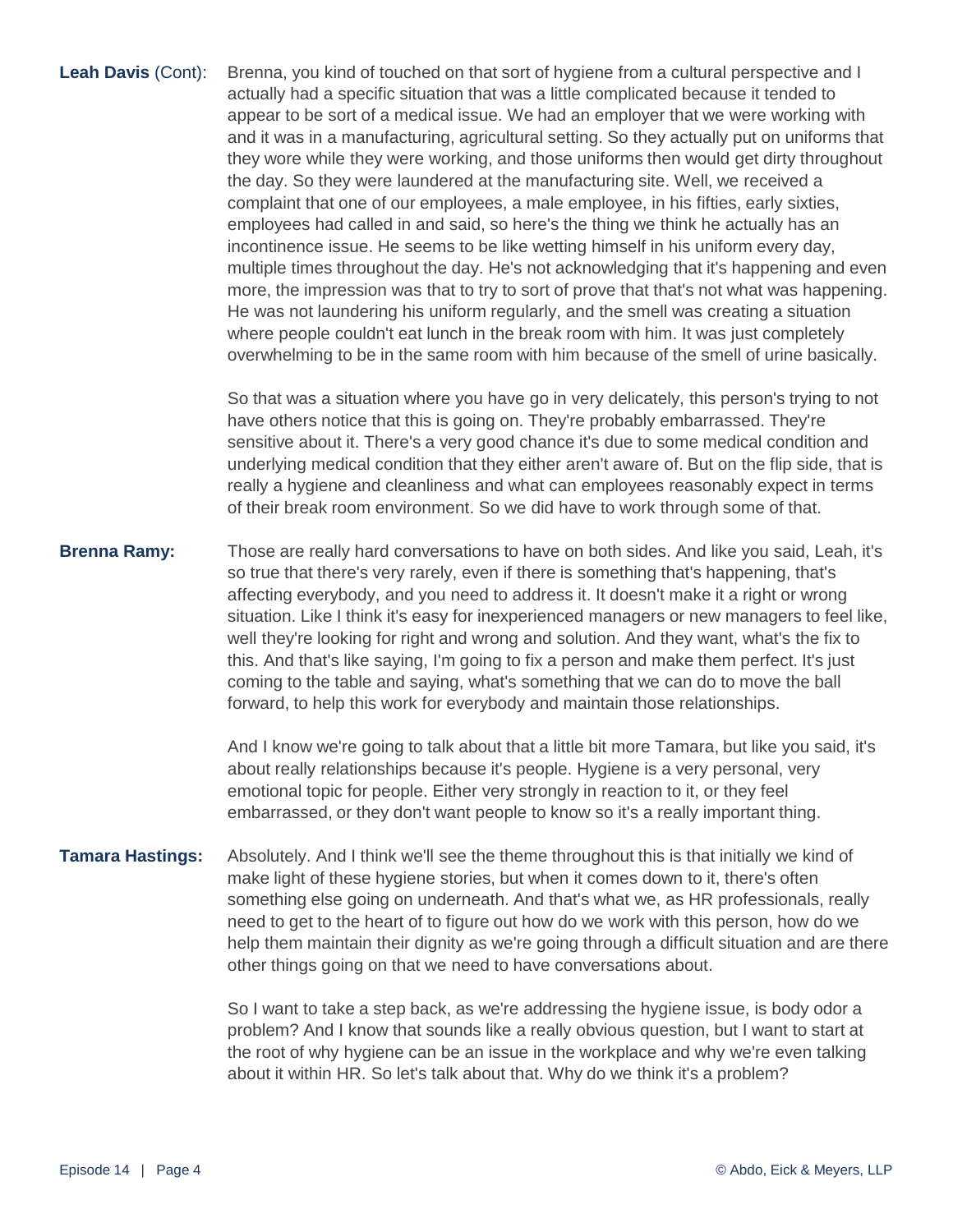Leah Davis: Oh, the perpetual BO problem. So you're exactly right. When this stuff comes up, HR professionals need to take a big step back and say, okay, I'm going to take a deep breath. What are we dealing with here? Have we had a complaint? Was it a one day thing? Brenna mentioned, we all have an off day forgot to put deodorant on, tried a new kind, didn't work. I mean, that kind of stuff happens.

> So I think the first thing is to take a step back and try to get an idea of, is this an ongoing issue? Is this a new thing that's happening because I think when we prepare to take the next step, that's going to matter. I think the other thing to just keep in mind is that everyone's expectations are different. Everyone's practices are different. A lot of people are switching to more natural products and so that threshold of like, what is pervasive body odor. If you're just catching a whiff of it when you're standing within two feet of someone, is that something that we really need to get involved in, or is it the whole room smells when a person comes in? I think it's getting a gauge of that.

> I think where the real issues can come in, where I do think that HR professionals may need to step in and ask is it becoming overwhelming when someone's in proximity to someone else? Is it creating distractions in the workplace that are actually making it difficult to do work? Is this person working with clients and what impact might that have if their client or customer facing. Is it creating situations where, like it or not, employees are hesitant to be in small meeting rooms with that employee or if they're traveling for work, nobody wants to ride with that person and maybe they are not aware of it, but other employees are trying to sort of distance themselves from that employee. I think we do need to get involved if we think that it's creating a culture in our environment where people are making fun of, or talking about or making comments to that individual. So I think those are all the things we need to consider.

> So my answer is, yes, it can be an issue in the workplace that we would need to tackle, but it's a shade of gray. So there's a spectrum of how big of an issue it is.

**Brenna Ramy:** And I do think what's interesting is that sometimes the issue you have to tackle is actually not the person who quote unquote has the issue, but the person who brought the issue. Where there's this expectation of I'm just really bothered by this, right? Their perfume is disgusting or they just don't like they don't wash their hair every day. So I think some of it too is just exactly what you said. They had taken a step back and not having a knee jerk reaction to what needs to be solved because when you work with people, you work with people.

> This is a really silly example, but the sound and clicking of a pen drives me nuts. It absolutely drives me bonkers. It's like a thing I've had for my whole entire life. Do you know, who's responsible for that in the workplace? Me. I'm responsible. Nobody else that I work with and somebody could sit at their desk and click their pen all day long because they have a right to click their pen. It's no big deal. They're not actually doing anything.

So I think it's a really silly example, but I use that for me internally as an HR person to be like, is the issue because the pen clicking issue is mine, decidedly, mine. Like I only own that and it just bugs me, but I need to get over that. So I think figuring that out is hard and important and it's the first step in trying to figure out what is this issue I'm solving.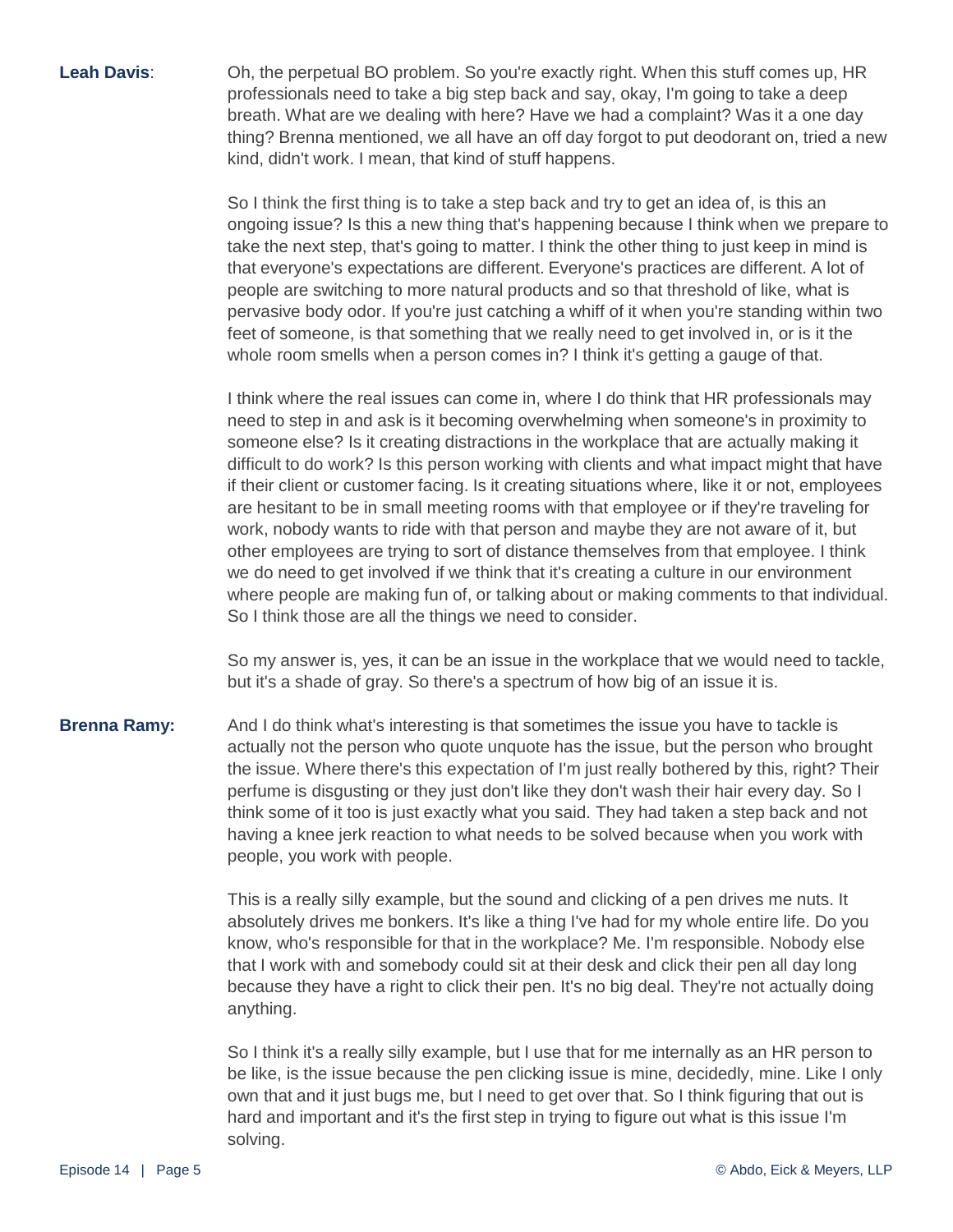**Leah Davis:** I'll just add one thing. I think you really hit on something. I think it's a good practice for us to look at hygiene in the workplace a little bit like we look at personality in the workplace, right? We're all going to have annoying traits, whether it's our hygiene or our personality that might bother people in the workplace, but there's certain things you're not going to make a big deal out of just a personality quirk. And I think we need to be accommodating at times with some of those hygiene things too, just because you don't like the kind of perfume I wear, that's not actually my problem.

- **Tamara Hastings:** Agreed. I love that analogy because I've heard it too. We're not all supposed to just smell like roses all of the time, and we have this idea that we should all just smell amazing and flowery, but we bring our whole selves to work where we're there a lot and life happens. I think that's a great analogy to keep in mind. And also just similar with personality, we all have triggers and bad days and things like that that don't go perfectly. And so Brenna, like you said, stopping to investigate, what's going on here? Does this person expect that everyone smells like roses? Because if so, maybe we need to adjust those expectations on that side before we address the other person.
- **Brenna Ramy:** I do think Tamara, I know we said it already, but I really want to pound this in too that not all cultures do think smelling like roses is a good thing. There's a lot of cultures that don't do any deodorant, that don't do regular bathing, it's not an option, honestly. I worked with a very large group of employees in hospitality where many of them came actually directly from refugee camps where they had lived in and they were displaced people for a variety of reasons.

This is a long rabbit hole I won't get into, but traditionally when you live in a refugee camp, that's for a very long time. So you're following a very specific process to get to the U.S. And in refugee camps imagine the lack of regular showers, body hygiene practices. There isn't an expectation. So I think some of that is that their expectations might be different and that doesn't make anybody right or wrong and getting those balanced out is very challenging and nuanced and important because we don't want to get into this, well my expectation is right. Like you said, Leah, that personality thing. So just because I'm loud, doesn't mean everybody should be loud. I am loud by the way. But we're both right. And it's okay.

**Tamara Hastings:** I think these are all great ways to look at it. And it helps us really analyze the situation and investigate. But if we have decided that this is a problem, it is a problem. And a lot of times it, it is an issue that has to be addressed. One of my nightmares and letting this go too long is that if I don't address it with training and professionalism, someone who lacks all of those things and happens to sit next to them, will try to address it, and now I've probably got a bigger problem. So we have to be the person to come in and say, all right, we know how to handle this. Let's just do it. So let's assume we have a problem on our hands and let's talk about how do we work with this?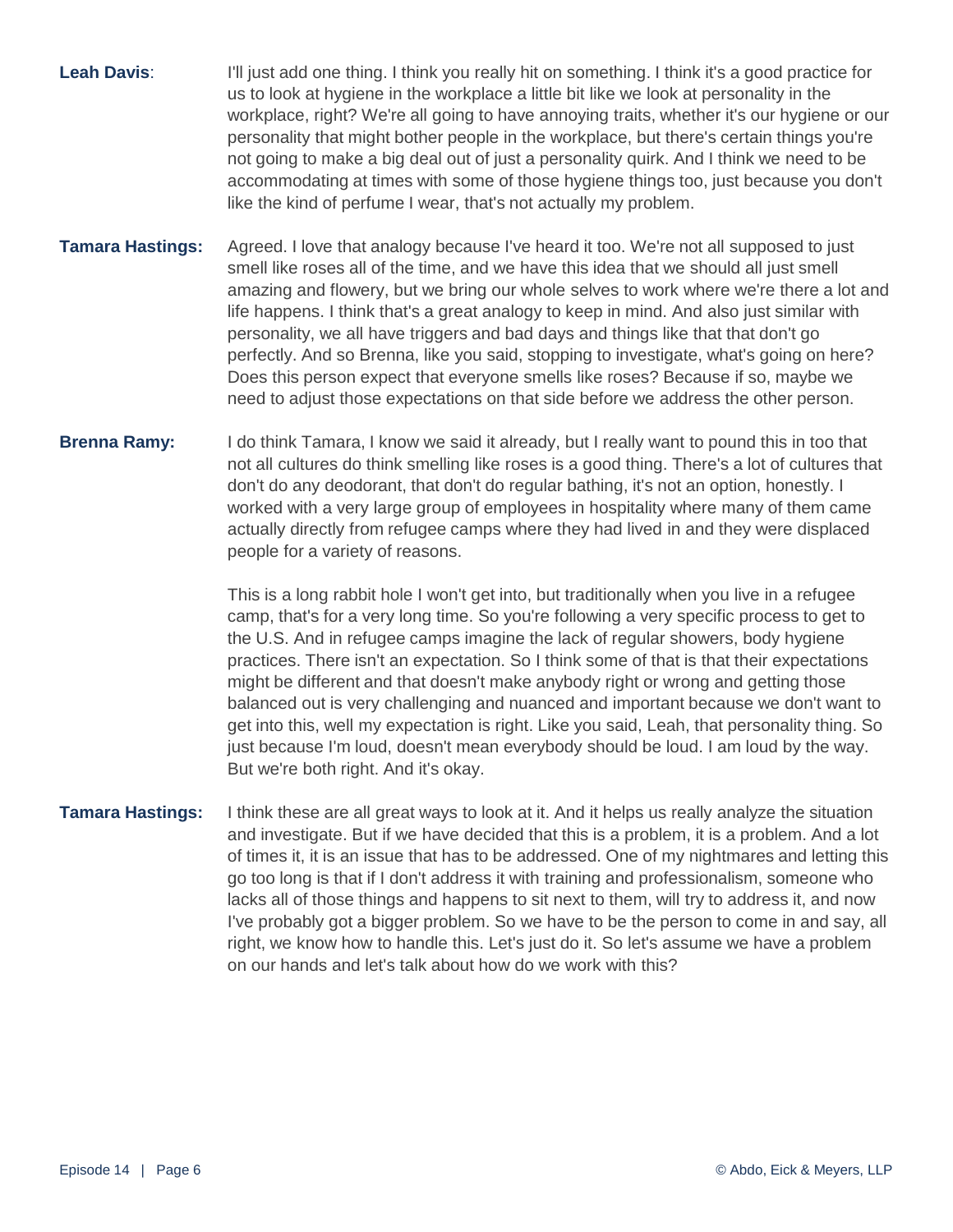**Brenna Ramy:** You're right. There is a line and we've kind of talked through, maybe it's not a problem and what is the problem. So we've identified, there is a problem and somebody needs to have the conversation.

> One of my experiences was with somebody who had some pretty major bodily challenges happening that resulted in their office chair regularly smelling and it was impacting the office. Everybody was wanting to leave, asking for new cube locations. So some of the most important things you can do are to start with seeing this person as a person. So you've identified an issue and you don't need to solve the issue. You need to connect with the person to figure out what you can do to work together to actually solve that problem together. Because the truth is, like Leah said, if you know it's a problem, that person probably knows it's a problem, too. People are aware. They might not be self-aware of the fact that other people know, but they know about themselves.

> So the first thing you want to do is really just be clear when you're talking with that person about what the expectation is, is not to solve them as a person. To say, this is happening in the workplace and we want to find a way that you feel comfortable, that everybody else feels comfortable, and here's kind of why we're talking about it today. And I think it's important. I know in a minute here, we're going to talk about the actual conversation, but to not use the word issue. It's hard to not hear I'm an issue if you were to say I have an issue with what's happening with you. So to be really clear that, one of the things that we value at this workplace is that everybody feels comfortable, everybody feels safe. What we want to do is create a work area where everybody can feel like they can come to work and get their work done and how can we work together to make that happen.

> It's hard to say, we're going to set an expectation for hygiene in orientation that people remember and latch on to. It's important to talk about it, but I would say just in practice, if you remember your first week at work, you're drinking out of a fire hose and you don't remember half of what they say, you don't remember half of what you read, everybody signs the handbook. I'll just admit, does everybody really read it like line for line? So I think it's creating an expectation in your workplace that the goal is to create an environment where everybody feels supported and valued and like they have a workspace that allows them to focus. So kind of bring it back to those things and that everybody here is valued, everybody here can talk through what they need, and the focus is that everybody can have a workplace where they feel able to focus on their work. We want to find a way to talk about how can you as the person that you're talking to have that and how can your coworkers and peers have that too.

> I think when we talk, setting the expectation hygiene policies are really interesting and we could probably do a whole podcast on hygiene policies so I don't want to go down that rabbit hole, but because I think particularly when you look at cultural practices and norms, this can be really complicated, or it can be really easy and say, our hygiene policy is focused on creating and maintaining a workplace that allows people to focus on their work and not face challenges and distractions in a regular way that gives you some breathing room on a really general basis because if you got real specific again, we could get really specific into it, but if you say clean and presentable, what does that mean? That could mean different things to different people.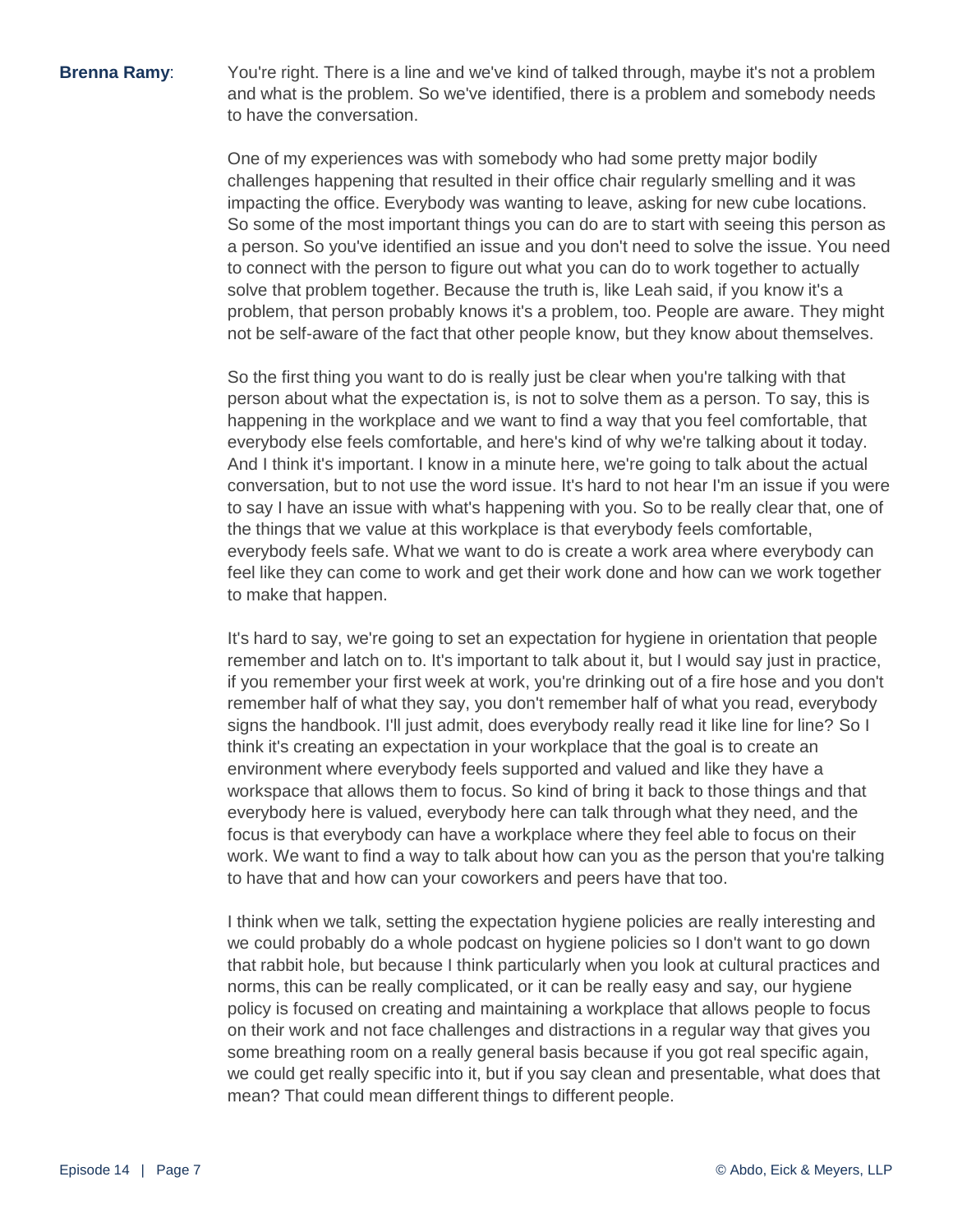- **Brenna Ramy**(Cont): I think a lot of times we hear the language professionalism. That's kind of a catch all, it's out there, but I think having the expectation and the policy that we value people and we want the workspace to give people an opportunity to focus on work.
- **Leah Davis:** There's this sort of overarching culture and policy that you have in place but tactically, if we kind of shift to like, yep, we've identified that we have this issue, how should organizations come at it whether they have a policy or not? And I think just important to do it one-on-one. I see so many employers give into the temptation of, we have one person who has terrible body odor or fill in the blank hygiene issue. We're going to send out because this is awkward and uncomfortable for everyone. We're going to send out a blanket email and we're going to remind everybody that, it's summertime, make sure you wear deodorant or whatever. Don't do that. Everybody in the workplace knows who you're talking to. Half the time, the employee you want to get the message, doesn't realize it's intended for them anyway. All it does is cause a whole bunch of chatter and really it's not kind to the individual who's, whether they know it or not, probably being talked about already. So have it in-person, don't procrastinate, be kind, and give that feedback. And you've got that meeting set up, make a decision: do you include their manager? Can you coach the manager to do it themselves? But go into it again, like you said Brenna, seeing them as a person and coming at it from a I'm going to give you some feedback.

I don't know how many times I've gone into hard conversations where it's okay to say I got to give you some feedback today and I'm really nervous about it and I'm afraid that you're going to feel uncomfortable, but we're going to get through this together. I'm coming from a place of wanting you to be successful and I think this might be getting in the way of some of that so I'm just going to level with you and here's what we have going on. So I think it's just going through that. I'm not making any judgements, we're getting feedback that there's this issue, not issue, right Brenna? That there's a smell, there's a fill in the blank with these specific hygiene issue. This is a situation we always say feedback is a gift and clear is kind. Be clear. If they're coming into work with that hygiene thing because they don't recognize that anyone is noticing it potentially. So be specific and clear and find out, just let them speak, give them a little space to talk through it, ask questions, how can we help you, is there some consideration we need to know about so that we can kind of balance of how to move forward? Just level with them.

**Brenna Ramy:** I think every conversation I've had to have about a tough hygiene scenario that I've started with I just want to be able to talk openly with you and a hundred percent understand this probably feels uncomfortable for you, that I'm not the person you want to be talking about this and to just be honest about how nobody goes into these conversations thinking this is going to be super fun so let's just acknowledge that and let's start and be open and they tend to go pretending like it's a really fun, super normal conversation doesn't help anything. It makes them feel like they should put on a front or a show or just nod and say yes and it rarely ends with a great solution.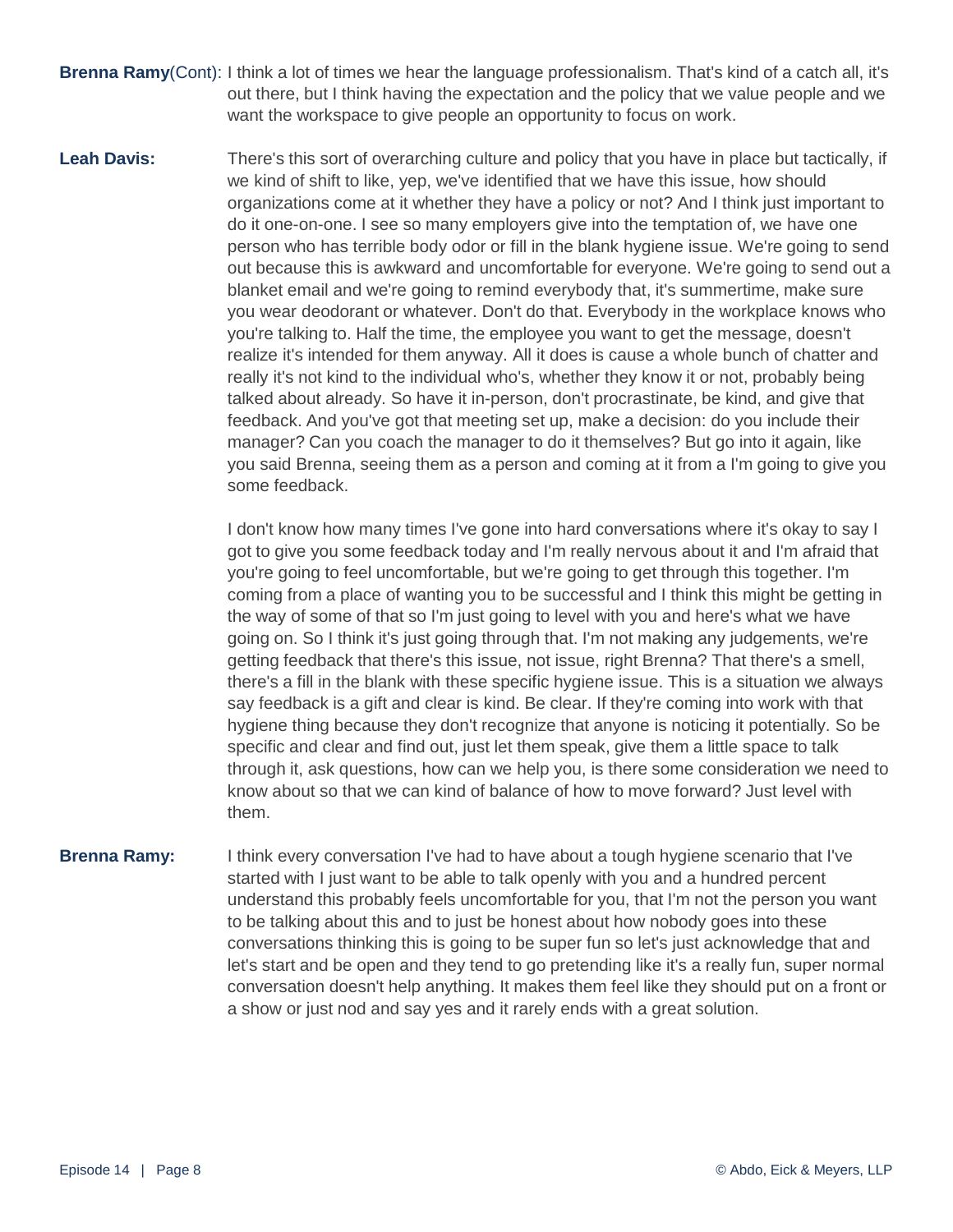**Tamara Hastings:** I think that's great. Really talking about the manager piece of it and thinking back to my past experiences, and sometimes the manager might be the right person to have this conversation and maybe gender, maybe whatever that is, we may not be the right person. And I think that's important to recognize as well.

> Now I say that I've had managers in the past that their idea of this conversation would have been, you stink, fix it. So in that case, coach, the manager, or maybe we take that conversation on, but you know, I think it's worth thinking about sometimes too, are we the right person to have that? I mean, we may go in very compassionate, but maybe that person just doesn't want to hear it in the way that we would present it. And so how do we mold that message?

> A tendency we have too sometimes as being too nice because we want this conversation to go well, we're nervous about it, and I think about one time I had a manager who fired someone and the person came back the next day and sat at their desk and started working. And so I had to go in and handle it and she was so nice. She didn't know she was terminated. Leah, you said clear is kind, we want to be kind and compassionate, but we also need to get the message across that this may result in disciplinary action if it doesn't get fixed. And maybe we don't start exactly there, but there are consequences if this truly is a distraction and a problem, which it is if we're having this conversation, that that may need to be discussed on some level. And that's really hard to hear, but if you don't tell them and then you turn around and terminate them, or someone else tells them, you're not doing them a favor by having that conversation in the right way.

> So it's important that where we're firm in that as well, and we make sure they walk away with the information they need and not just, well, that was a nice conversation, but what was she trying to tell me? Which can happen sometimes.

### **Leah Davis:** One thing I want to add Tamara that as you were saying that I think when we talk about what to do in this scenario, you know you said step back, take a step, think about the other person, think about Leah went through all these steps. I think the other thing that we really underutilized in the world of HR, I don't feel like I do anymore because I feel after 20 years, I know the value of it is that if you've never had a conversation with somebody about hygiene, tap into your peer network of HR people and call and say, I've got this situation, could somebody just like bounce off a conversation with me, and has anybody ever had this happen? Could you tell me things you've tried? Don't be afraid. This is a great opportunity to leverage your peer HR network and talk about it because there's a lot of value in that.

And then just to leave you with, whenever you're having these conversations, make sure you're not missing any disability or medical accommodation flags. So there's a lot of situations where you may come into a hygiene conversation and leave it with an understanding or an awareness of a potential disability that you may need to accommodate. So go in knowing that that might come out of some of those conversations. And remember, employees don't need to say any magic words. If we've been made aware of a disability, we need to know what to do next. So I think that's just an important takeaway to end with.